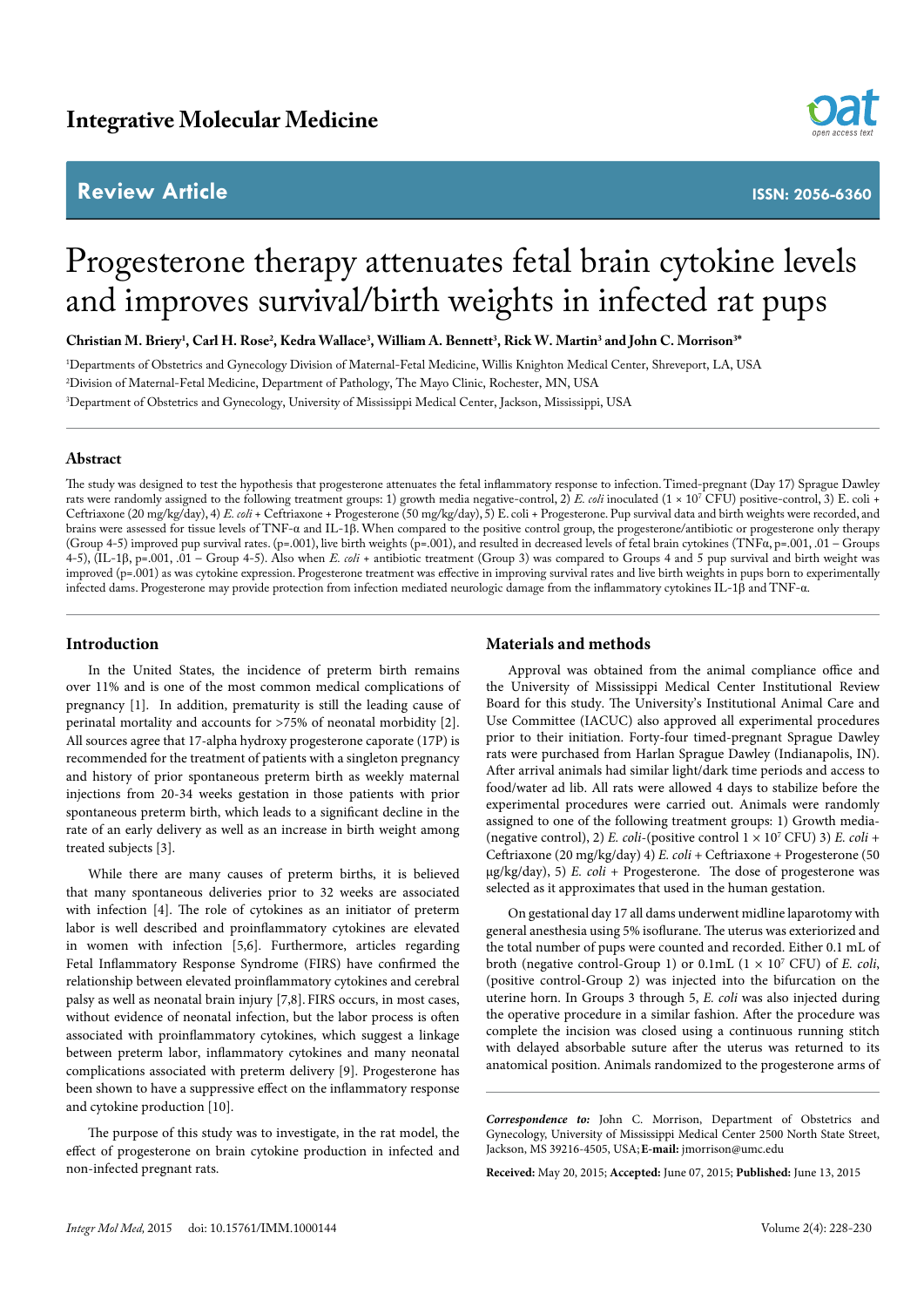the study (Group 4 and 5) had a pre-primed and loaded mini-osmotic pump (Alzet minipump #1007D, DURECT Corporation, Cupertino CA) implanted subcutaneously. A sialastic catheter was attached to the pump and ported into the peritoneal cavity for delivery of progesterone total (50 mg/kg/day). Animals in groups 3 and 4 received daily antibiotic injections (20 mg/kg) until delivery.

Post treatment, dams were observed twice daily by the investigators. The number of live pups per litter and their birth weights was recorded for each treatment group. On postnatal day 2, three pups per litter were randomly selected and sacrificed. Brains were removed and placed in 10 ml's of cold PBS for homogenization. Brain homogenates were held at -8°C until analysis. Enzyme-linked immunosorbent assay (ELISA) was used to determine the concentrations of IL-1β and TNF-α using cytokine-specific kits (eBioscience, San Diego, CA). Brain homogenates were also subjected to Lowery protein analysis, and cytokine values were corrected and expressed as picogram of cytokine/mg of protein.

Data was normally distributed and expressed as mean ± standard deviation (SD). Statistical analysis was performed using Sigma Plot for Windows version 13.0 (Systal Software, Inc. San Jose, California). When appropriate a two-tailed t-test and one-way ANOVA was used. A probability level of <0.05 was considered statistically significant.

#### **Results**

Forty-four pregnant dams were used during the course of the study in order to achieve statistical power. Table 1 lists pup survival rates born to treated dams in the five respective treatment groups. The highest pup survival rates, compared to the infected controls (Group 2) were found in dams receiving either progesterone alone or in combination with antibiotics (p<.001, Groups 4, 5). Antibiotics alone also improved pup survival rates when compared to positive controls (52%, p=.007). As expected, pups born to infected dams in Group 2 (positive controls) did poorly with a survival rate of 34% which was significantly lower than negative controls (97%, p<.001). Experimentally infected dams receiving either progesterone alone or in combination with antibiotics had survival rates not different from Group 1 negative controls (83%, p=.096). Progesterone treatment (Groups 4,5) was also significantly better than antibiotics alone (Group 3) survival rates (p<.001).

Table 1 also shows the birth weights found in each group. *E. coli* alone (Group 2) resulted in a significant reduction in live birth weight  $(5.70 \pm 0.11$ g *vs.* 4.98  $\pm$  0.14g, p<.001) when compared to negative controls. Antibiotics alone did not significantly increase live birth weights in pups born to infected dams  $(5.03 \pm 0.16, p=.554)$  whereas addition of progesterone, with or without antibiotics, significantly improved birth weights  $(5.72 \pm 0.14 - \text{Group } 4, 5.48 \pm 0.14 - \text{Group }$ 5) compared to pups born to experimentally infected dams (Group 2, p=.001).

Figure 1 describes the cytokine assays results for Tumor Necrosis

Table 1. Litter birth weight & survival data from experimentally infected dams

|                             | Group 1<br><b>Negative</b><br><b>Controls</b><br>(Broth)<br>$N = 5$ | Group 2<br>Positive<br><b>Controls</b><br>(E. coli)<br>$N=6$ | Group 3<br>$N = 8$                                  | Group 4<br>E. coli + AB <sup>o</sup> E. Coli + AB + P <sup>x</sup> E. Coli + P <sup>x</sup><br>$N = 8$ | Group 5<br>$N=5$ |
|-----------------------------|---------------------------------------------------------------------|--------------------------------------------------------------|-----------------------------------------------------|--------------------------------------------------------------------------------------------------------|------------------|
| Survival                    |                                                                     | $96.7 \pm 1.2$ $ 33.8 \pm 12.3$                              | $52.3 \pm 8.9$                                      | $83.2 \pm 14.5$                                                                                        | $82.2 \pm 10.3$  |
| Pup Birth<br>Weight (grams) |                                                                     |                                                              | $5.70 \pm 0.11$   $4.98 \pm 0.14$   $5.03 \pm 0.16$ | $5.72 \pm 0.14$                                                                                        | $5.48 \pm 0.16$  |

<sup>0</sup>AB=Antibiotic, <sup>x</sup>P=Progesterone





**Figure 1.** TNFα and IL-1β Results.

Factor α (TNF-α) and Interleukin-1 beta (IL- $\beta$ ) in brain homogenates of rat offspring per pg/mg protein. Treated pups receiving *E. coli* (positive control) had a significantly higher levels of TNF-α in brain specimens compared to the negative controls  $(2.6 \pm 1.0 \text{ vs. } 33.5 \pm \text{)}$ 14.3, p<.001). Therapy with antibiotics alone and antibiotics with progesterone (Groups 3, 4) had significantly lower TNF-α values than positive controls with *E. coli* infection (p<.001). Progesterone therapy without antibiotic (Group 5) also significantly reduced neonatal brain levels of TNF-α (13.4  $\pm$  6.9, p<.01) in pups born to infected dams. A difference was seen in treatment Group 4 TNF-α levels when compared to antibiotics alone (Group 3) p<.001, however, progesterone alone (Group 5) did not show a difference when compared to antibiotics alone.

Interleukin –1 beta (IL-1β) levels were significantly higher in the *E. coli* only group (143  $\pm$  10.0) compared to negative controls (78  $\pm$ 11.0, p<.001). All treatments groups showed a significant reduction in the IL-1β in pup brain homogenates when compared to the positive control (p<.01). A significant difference was seen in IL-1 $\beta$  levels when Group 4 (68.2  $\pm$  17.7, p<.001) and 5 (80.4  $\pm$  25, p<.007) were compared to Group  $3(118 \pm 18)$ .

#### **Discussion**

Progesterone has immunosuppressive properties that are thought to contribute to the immune privilege afforded the fetal allograft during successful pregnancy [11]. This results in a moderate suppression of cell-mediated immunity while leaving the humoral immune response